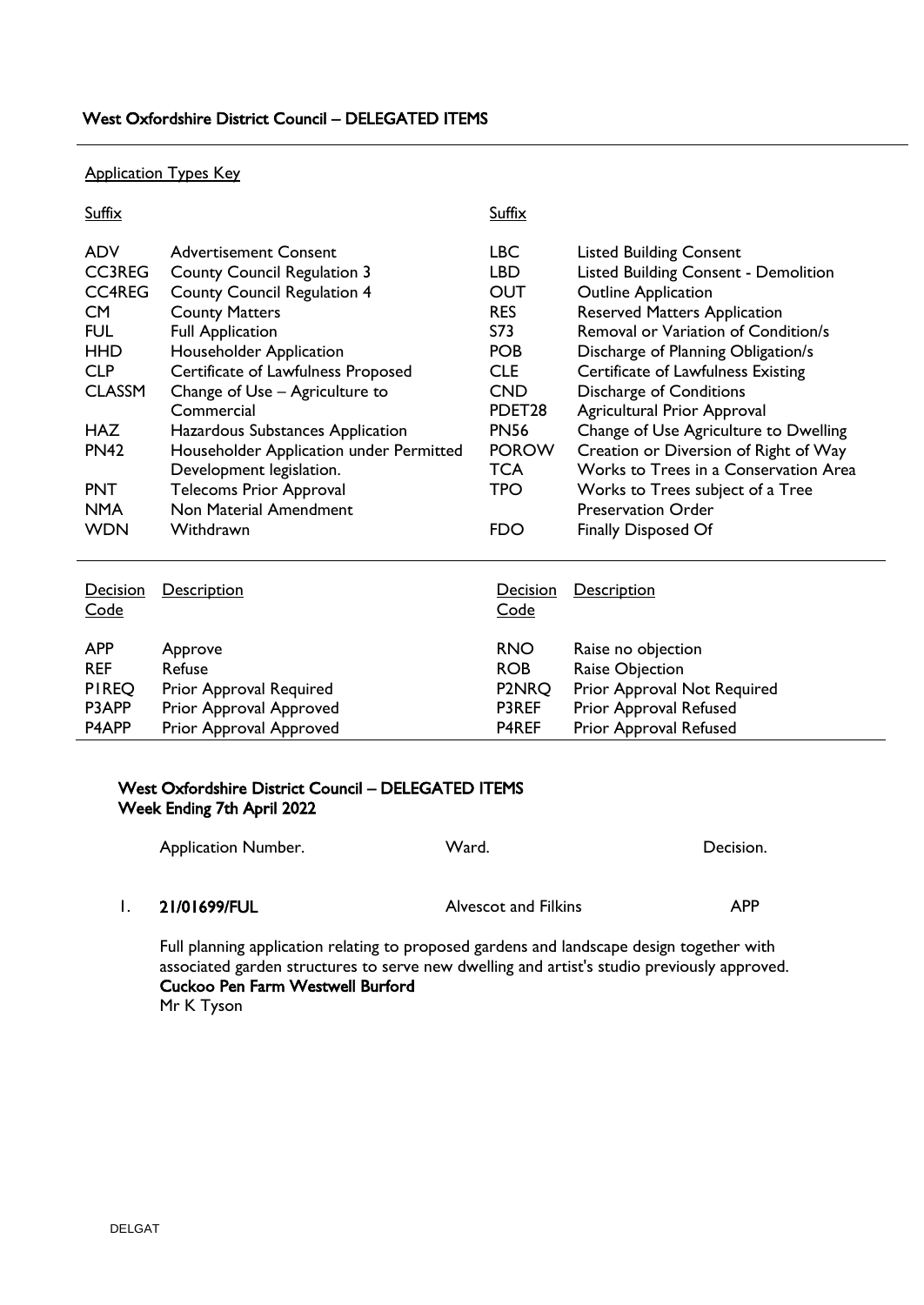| 2. | 21/01703/HHD                                                                                                                            | <b>Witney West</b>                                                                                                                                                                                                                                                             | <b>WDN</b> |
|----|-----------------------------------------------------------------------------------------------------------------------------------------|--------------------------------------------------------------------------------------------------------------------------------------------------------------------------------------------------------------------------------------------------------------------------------|------------|
|    | (Amended)<br>3 Painswick Close Witney Oxfordshire<br>Mr Josh Douglas                                                                    | Conversion of garage within a coach house and formation of an additional parking space.                                                                                                                                                                                        |            |
| 3. | 21/01806/CLE                                                                                                                            | <b>Witney East</b>                                                                                                                                                                                                                                                             | <b>REF</b> |
|    | Certificate of Lawfulness (To allow the continued use as domestic garden)<br>20 Cherry Tree Way Witney Oxfordshire<br>Mr Richard Hikins |                                                                                                                                                                                                                                                                                |            |
| 4. | 21/02568/S73                                                                                                                            | <b>Bampton and Clanfield</b>                                                                                                                                                                                                                                                   | <b>APP</b> |
|    | (Retrospective).<br>Plough Inn Black Bourton Road Clanfield<br>G Pearman                                                                | Variation of condition 2 of planning permission 20/01809/FUL to allow use of attic space over<br>bedroom I to accommodate separate bath and shower room, new stairs, insertion of<br>additional first floor and ground floor windows, inclusion of M and E riser rear cupboard |            |
| 5. | 21/02640/ADV<br>Affecting a Conservation Area                                                                                           | <b>Witney South</b>                                                                                                                                                                                                                                                            | <b>APP</b> |
|    | Retention of internally illuminated fascia sign (Retrospective).<br>42 Corn Street Witney Oxfordshire<br>Mr David Woodcock              |                                                                                                                                                                                                                                                                                |            |
| 6. | 21/02858/CND                                                                                                                            | <b>Witney Central</b>                                                                                                                                                                                                                                                          | <b>SPL</b> |
|    | APPROVED:-REFUSED:-<br>4A Crundel Rise Witney Oxfordshire<br>Mr Richard Francis                                                         |                                                                                                                                                                                                                                                                                |            |
| 7. | 21/02887/HHD<br>Affecting a Conservation Area                                                                                           | <b>Bampton and Clanfield</b>                                                                                                                                                                                                                                                   | <b>APP</b> |
|    | Erection of small detached timber outbuilding<br>5 Deanery Court Broad Street Bampton<br>Rev Janice Collier                             |                                                                                                                                                                                                                                                                                |            |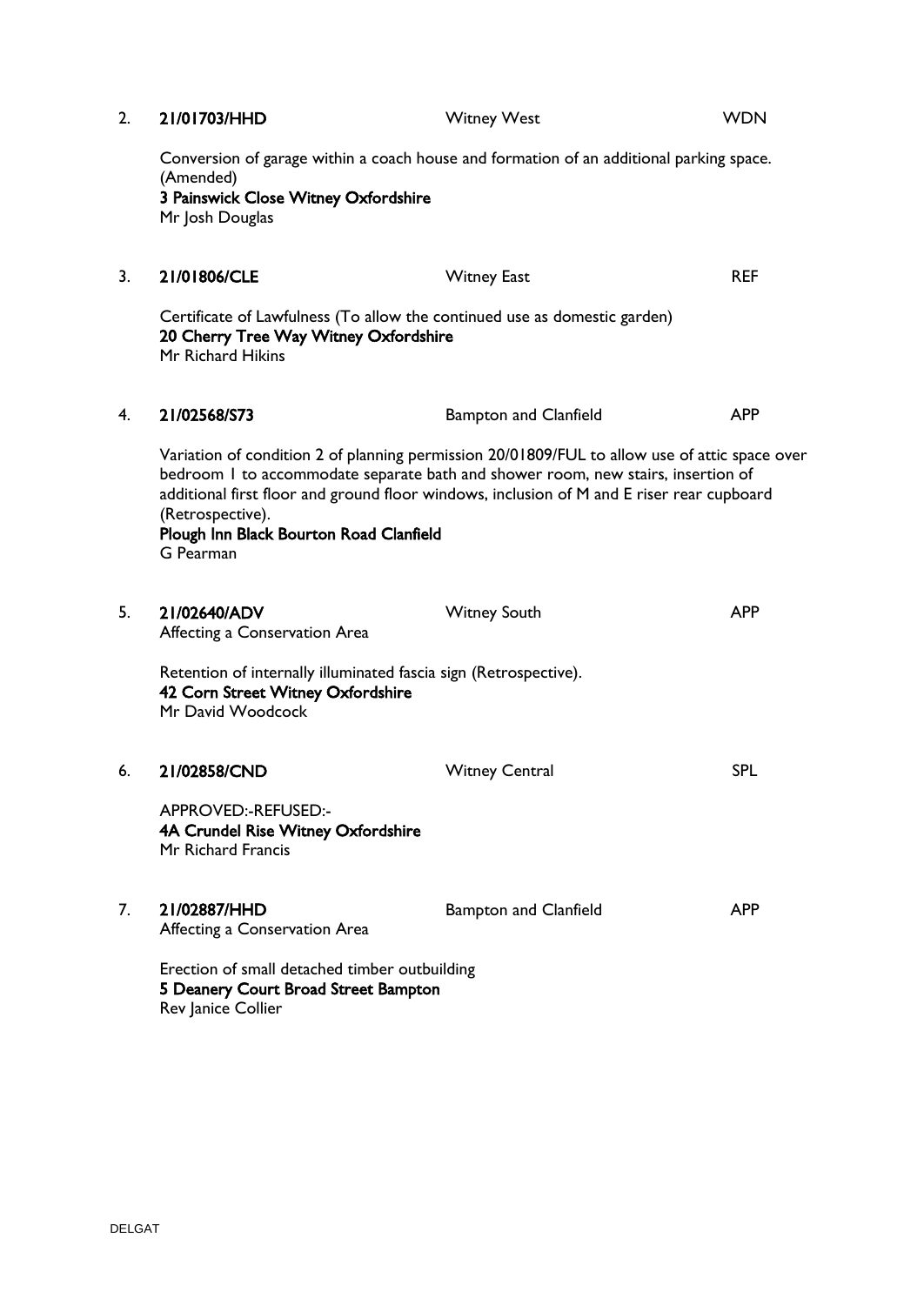| 8.      | 21/02992/CND                                                                                                                                    | North Leigh                                                                                                                                                                            | <b>APP</b> |
|---------|-------------------------------------------------------------------------------------------------------------------------------------------------|----------------------------------------------------------------------------------------------------------------------------------------------------------------------------------------|------------|
|         | Discharge of condition 6 (wallpaper) of planning permissions 20/01757/LBC<br>Eynsham Hall North Leigh Witney<br>C/O Agent                       |                                                                                                                                                                                        |            |
| 9.      | 21/03029/HHD                                                                                                                                    | Eynsham and Cassington                                                                                                                                                                 | <b>WDN</b> |
|         | boundary fencing<br>Lime Cottage Bell Lane Cassington<br>lain Humphrey                                                                          | Single storey and 1 1/2 storey extensions, interior remodelling, amendment to driveway and                                                                                             |            |
| 10.     | 21/03030/LBC                                                                                                                                    | Eynsham and Cassington                                                                                                                                                                 | <b>WDN</b> |
|         | boundary fencing<br>Lime Cottage Bell Lane Cassington<br>lain Humphrey                                                                          | Single storey and 1 1/2 storey extensions, interior remodelling, amendment to driveway and                                                                                             |            |
| $\Pi$ . | 21/03031/FUL                                                                                                                                    | <b>Witney South</b>                                                                                                                                                                    | <b>REF</b> |
|         | (retrospective)<br>13 Willowbank Witney Oxfordshire<br>H Frodsham                                                                               | Change of use of land to extend the domestic curtilage along with the addition of decking                                                                                              |            |
| 12.     | 21/03073/HHD                                                                                                                                    | <b>Brize Norton and Shilton</b>                                                                                                                                                        | <b>APP</b> |
|         | Erection of a two storey and single storey side extensions (Amended)<br>2 Masons Arms Cottages Burford Road Brize Norton<br>Mr Stuart Finlayson |                                                                                                                                                                                        |            |
| 13.     | 21/03279/FUL<br>Affecting a Conservation Area                                                                                                   | <b>Bampton and Clanfield</b>                                                                                                                                                           | <b>APP</b> |
|         | (Amended)                                                                                                                                       | Refurbishment of existing rear extension, the erection of a new single-storey rear extension,<br>alterations to fenestration and formation of new doorways and associated landscaping. |            |

## The Romany Inn Bridge Street Bampton

Mr Olivier Bonte-Vassaux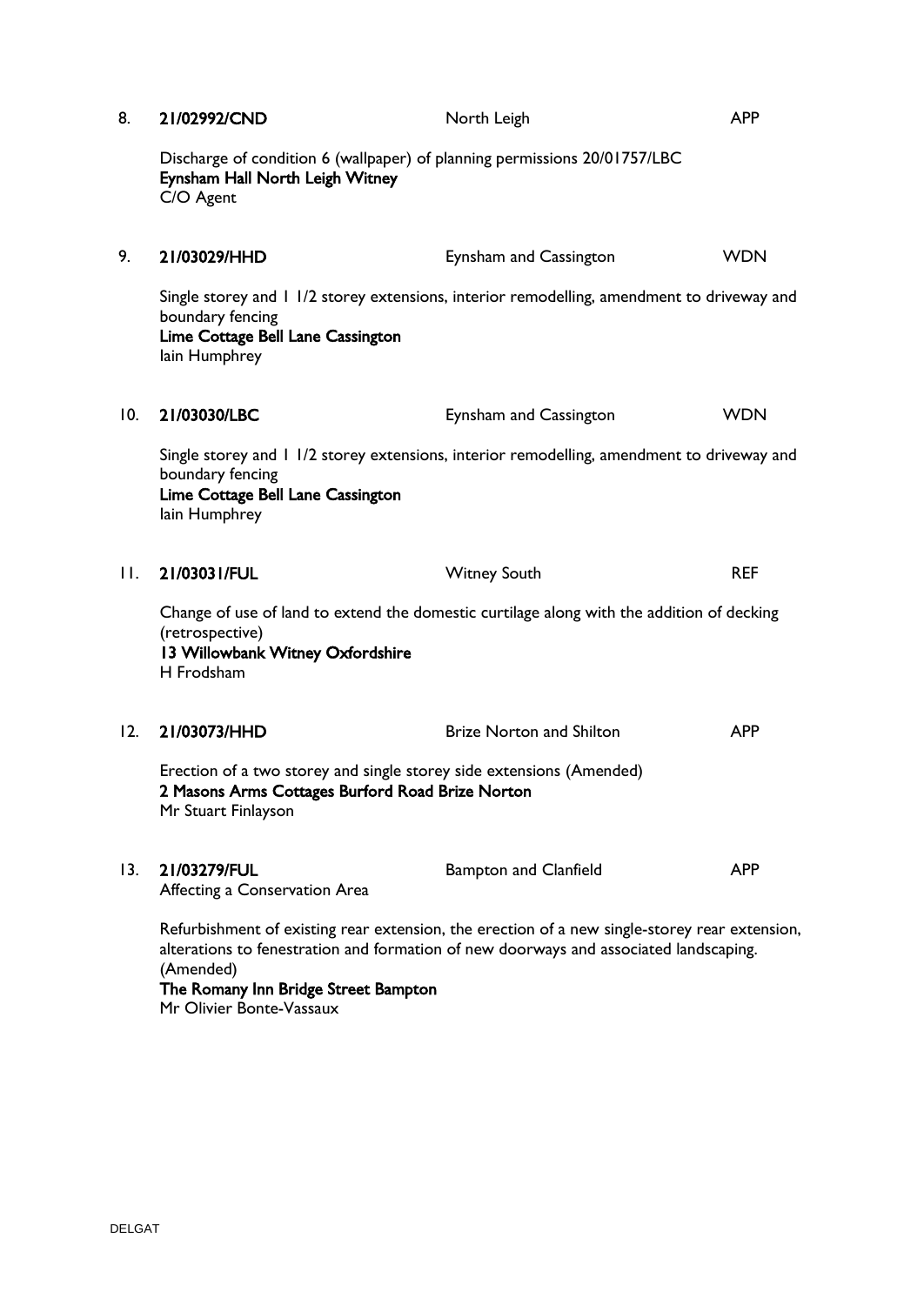| 14. | 21/03280/LBC<br>Affecting a Conservation Area                                                                                                                                         | <b>Bampton and Clanfield</b>                                                                                                                                                                       | <b>APP</b> |
|-----|---------------------------------------------------------------------------------------------------------------------------------------------------------------------------------------|----------------------------------------------------------------------------------------------------------------------------------------------------------------------------------------------------|------------|
|     | changes to fenestration and alterations to the internal layouts. (Amended).<br>The Romany Inn Bridge Street Bampton<br>Mr Olivier Bonte-Vassaux                                       | Internal and external alterations and restoration work to include the refurbishment of the<br>existing rear extensions and erection of a new single-storey rear extension, along with              |            |
| 15. | 21/03585/HHD                                                                                                                                                                          | <b>Brize Norton and Shilton</b>                                                                                                                                                                    | <b>REF</b> |
|     | Erection of single storey extension. (Amended)<br>22 Carterton Road Brize Norton Carterton<br>Ms Lisa Clements                                                                        |                                                                                                                                                                                                    |            |
| 16. | 21/03586/LBC                                                                                                                                                                          | <b>Brize Norton and Shilton</b>                                                                                                                                                                    | <b>REF</b> |
|     | all new and existing windows and doors. (Amended)<br>22 Carterton Road Brize Norton Carterton<br>Ms Lisa Clements                                                                     | Internal and external alterations to include erection of single storey extension and painting of                                                                                                   |            |
| 17. | 21/03631/HHD                                                                                                                                                                          | Standlake, Aston and Stanton<br><b>Harcourt</b>                                                                                                                                                    | <b>APP</b> |
|     | Erection of single storey rear and two story side extensions<br>14 Park Farm Place Northmoor Witney<br>Mr And Mrs Rusher                                                              |                                                                                                                                                                                                    |            |
| 18. | 21/03634/CLE                                                                                                                                                                          | <b>Alvescot and Filkins</b>                                                                                                                                                                        | <b>REF</b> |
|     | Certificate of Lawfulness (to allow the continued use of building as a dwellinghouse with<br>associated garden area).<br>Land North Of Calcroft Lane Broadwell<br>Mr George Milne-Day |                                                                                                                                                                                                    |            |
| 19. | 21/03698/CND                                                                                                                                                                          | Carterton South                                                                                                                                                                                    | <b>APP</b> |
|     | drainage scheme), 13 (boundary treatment) and 14 (water<br>consumption) of planning permission 21/01180/FUL<br>43 Milestone Road Carterton Oxfordshire<br>Mr Paul Mansbridge          | Discharge of conditions 3 (schedule of materials), 5 (details of external windows and doors), 7<br>(details of external lighting), 8 (scheme for biodiversity enhancement), 11 (full surface water |            |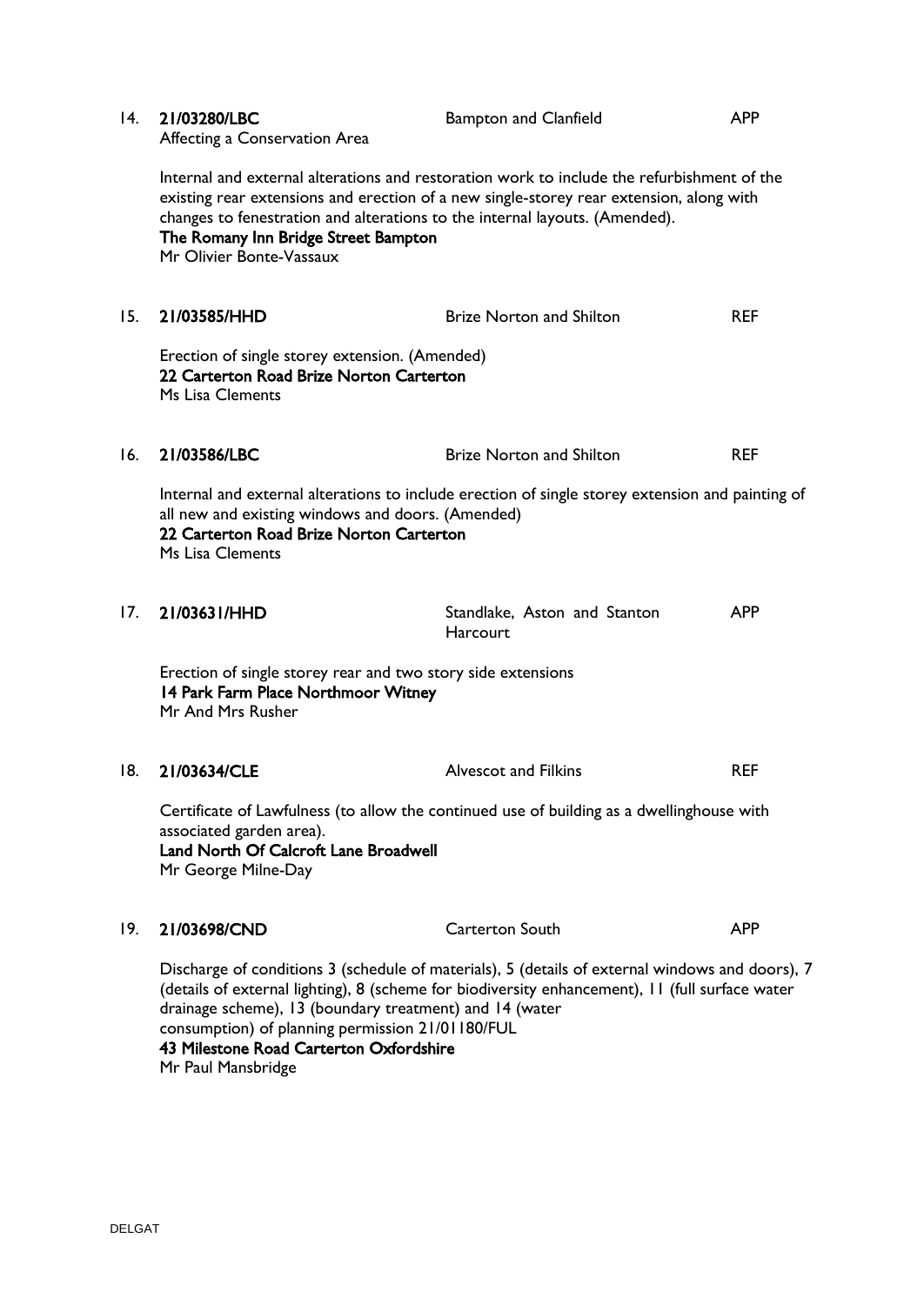| 20. | 21/03830/HHD                                                                                                                          | <b>Brize Norton and Shilton</b>                                                                 | <b>APP</b> |
|-----|---------------------------------------------------------------------------------------------------------------------------------------|-------------------------------------------------------------------------------------------------|------------|
|     | Erection of a two storey extension (part retrospective).<br>The Old Vicarage Carterton Road Brize Norton<br>Mr Park-Pearson           |                                                                                                 |            |
| 21. | 21/03850/HHD<br>Affecting a Conservation Area                                                                                         | <b>Brize Norton and Shilton</b>                                                                 | <b>APP</b> |
|     | at the front of the house from Im to I.2m. (Amended)<br><b>Pump House Shilton Burford</b><br>Mr James Dashwood                        | Landscaping works including new terraced walls, rebuilding an existing well and raising a wall  |            |
| 22. | 21/03896/LBC                                                                                                                          | Standlake, Aston and Stanton<br>Harcourt                                                        | <b>APP</b> |
|     | Affecting a Conservation Area                                                                                                         |                                                                                                 |            |
|     | Internal alterations and upgrades<br>The Dun Cow Standlake Road Northmoor<br>Mr Tom Campbell                                          |                                                                                                 |            |
| 23. | 21/03921/FUL                                                                                                                          | North Leigh                                                                                     | <b>APP</b> |
|     | Replacement of metal windows with timber traditional single glazed windows.<br>Masons Arms 5 Park Road North Leigh<br>Mr Matt Kierney |                                                                                                 |            |
| 24. | 21/03922/LBC                                                                                                                          | North Leigh                                                                                     | <b>APP</b> |
|     | single glazed windows.<br>Masons Arms 5 Park Road North Leigh<br>Mr Matt Kierney                                                      | Internal and external alterations to replace existing metal windows with timber traditional     |            |
| 25. | 21/04045/FUL                                                                                                                          | Standlake, Aston and Stanton<br>Harcourt                                                        | <b>APP</b> |
|     | and erection of shelter together with associated landscaping works.<br><b>Churchills Farmhouse Moreton Lane Northmoor</b>             | Change of use of land from agriculture to dog walking field to include creation of parking area |            |

Mr And Mrs James And Fiona Florey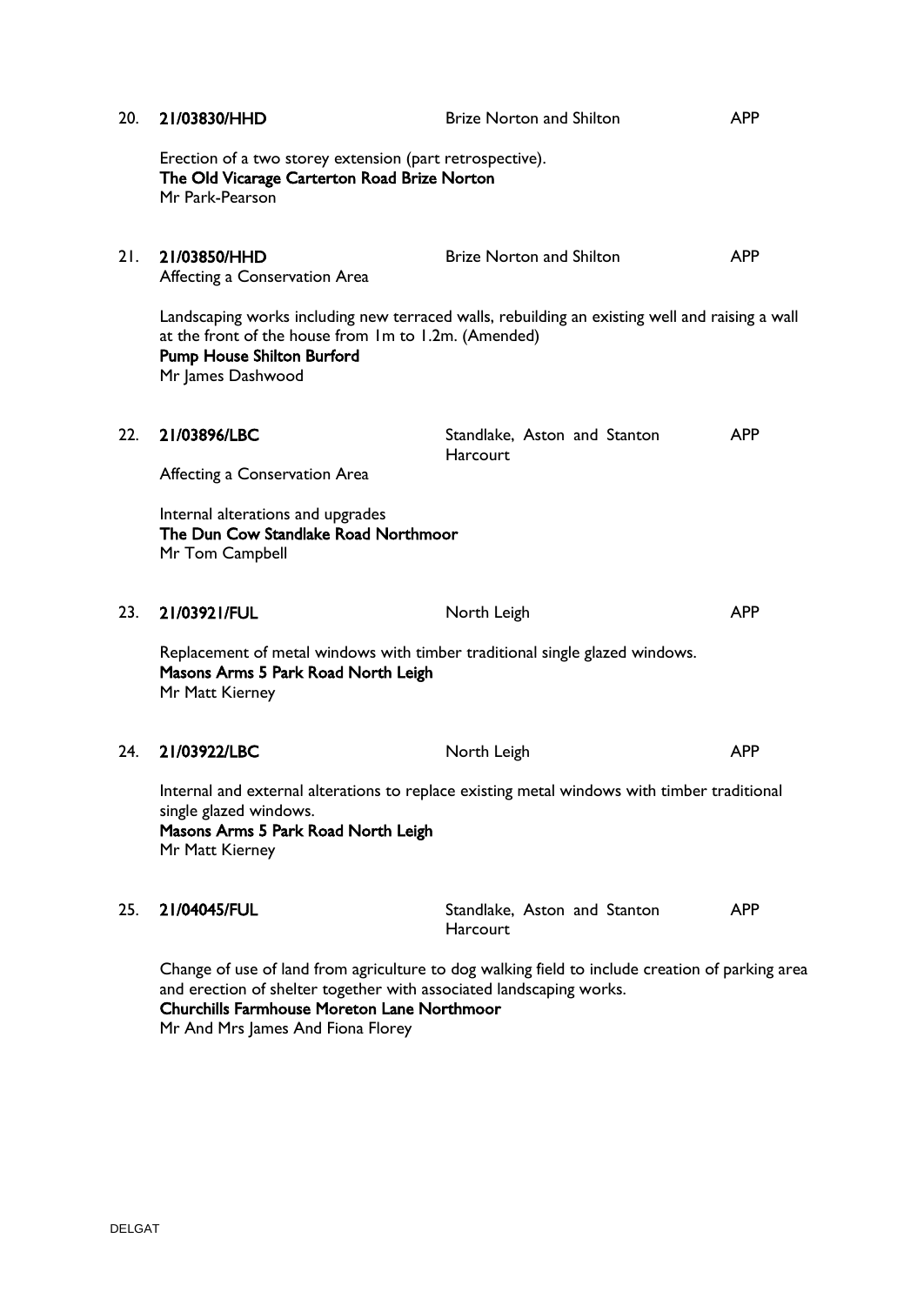| 26. | 21/04068/CND                                                                                                                                                                                                                                                                                                                                                                                  | <b>Carterton North East</b>                                                                                                                                                                        | <b>APP</b> |
|-----|-----------------------------------------------------------------------------------------------------------------------------------------------------------------------------------------------------------------------------------------------------------------------------------------------------------------------------------------------------------------------------------------------|----------------------------------------------------------------------------------------------------------------------------------------------------------------------------------------------------|------------|
|     | landscaping) of planning permission 20/02380/S73<br><b>Former 24 Sellwood Drive Carterton</b><br>Mr O'Brian                                                                                                                                                                                                                                                                                   | Discharge of conditions 3 (external wall sample), 4 (roof sample) and 6 (scheme of                                                                                                                 |            |
| 27. | 21/04101/FUL                                                                                                                                                                                                                                                                                                                                                                                  | <b>Brize Norton and Shilton</b>                                                                                                                                                                    | <b>APP</b> |
|     | Erection of a detached dwelling with associated works<br>Kielder 48 Station Road Brize Norton<br>Mr Daniel Bond                                                                                                                                                                                                                                                                               |                                                                                                                                                                                                    |            |
| 28. | 21/04109/LBC                                                                                                                                                                                                                                                                                                                                                                                  | Eynsham and Cassington                                                                                                                                                                             | <b>APP</b> |
|     | structural ceiling.<br>Gill Mill Tar Road Stanton Harcourt<br>Mr Maynard                                                                                                                                                                                                                                                                                                                      | Works to ceiling comprising insertion of structural support beam to replace existing deflected<br>beams and post, to level the ceiling/floor structure, insertion of insulation and repairs to the |            |
| 29. | 21/04141/HHD                                                                                                                                                                                                                                                                                                                                                                                  | <b>Carterton North East</b>                                                                                                                                                                        | <b>APP</b> |
|     | 4 Chestnut Close Carterton Oxfordshire<br>Ms. Sa-ard Bradley                                                                                                                                                                                                                                                                                                                                  | Part single storey, part two storey rear extension and improvements and conversion of<br>garage. New roller shutter doors and addition of French doors to the side. (Amended)                      |            |
| 30. | 22/00005/HHD                                                                                                                                                                                                                                                                                                                                                                                  | <b>Witney West</b>                                                                                                                                                                                 | <b>APP</b> |
|     | Conversion of existing garage to create additional living space.<br>4 Rayson Lane Witney Oxfordshire<br>Mrs Rheannon Common                                                                                                                                                                                                                                                                   |                                                                                                                                                                                                    |            |
| 31. | 22/00010/CND                                                                                                                                                                                                                                                                                                                                                                                  | <b>Brize Norton and Shilton</b>                                                                                                                                                                    | <b>APP</b> |
|     | Discharge of conditions 4 (details of car parking areas), 5 (details of cycle parking areas), 6<br>(details of access between the land and the highway), 7 (travel plan), 9 (Contruction traffic<br>management plan), 11 (schedule of materials), 15 (details of integrated bat roosting and<br>nesting opportunities for birds) and 16 (details of external lighting) of planning permission |                                                                                                                                                                                                    |            |

21/02664/RES Land At Grid Reference 428950 207707 Monahan Way Carterton Mr James Flynn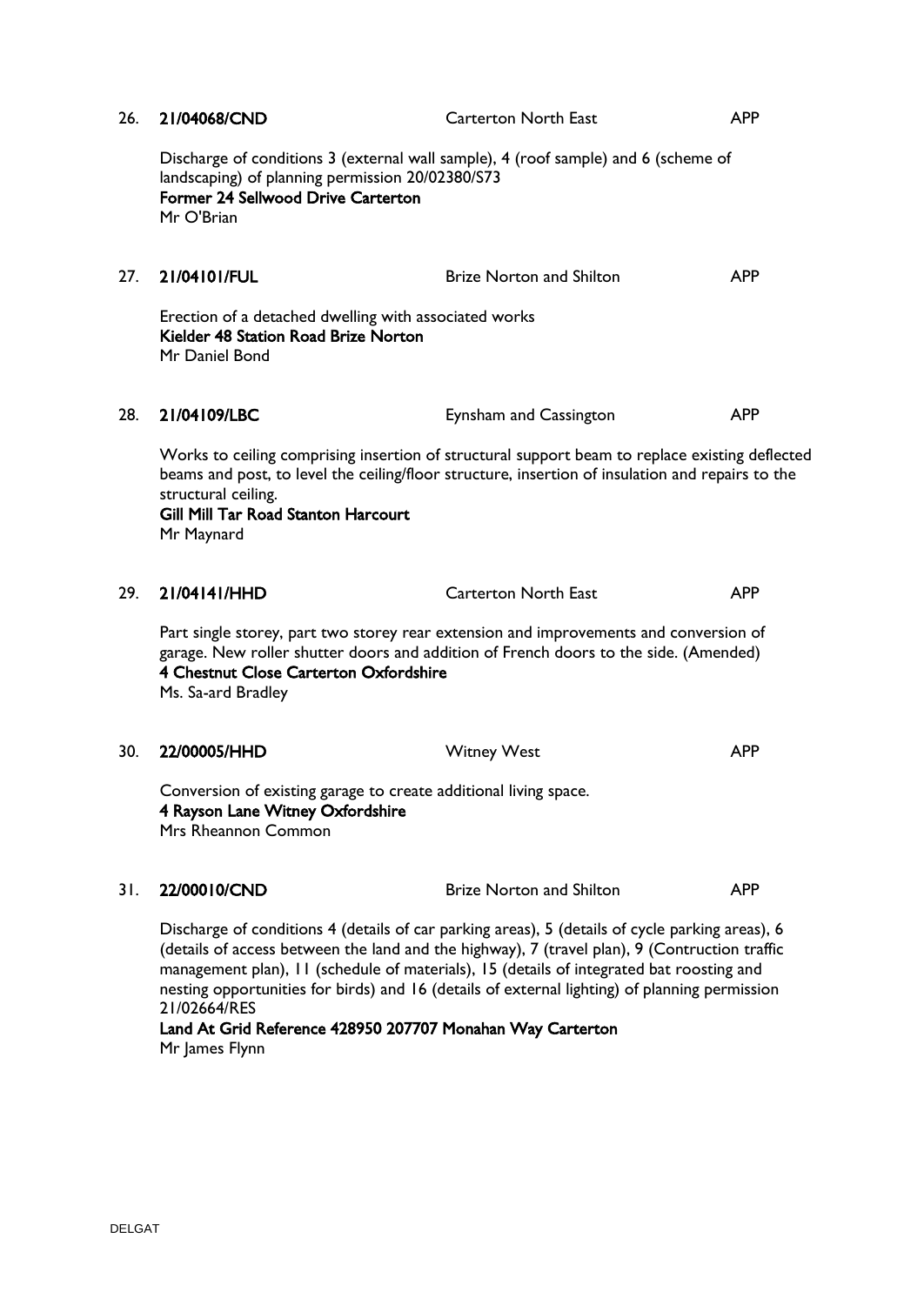| 32. | 22/00042/HHD                                                                                                                   | Ducklington                                                                                                                                                                          | <b>APP</b> |
|-----|--------------------------------------------------------------------------------------------------------------------------------|--------------------------------------------------------------------------------------------------------------------------------------------------------------------------------------|------------|
|     | Pool house and dormer windows to existing garage/workshop<br><b>Field House Lew Road Curbridge</b><br>Ray Robinson             |                                                                                                                                                                                      |            |
| 33. | 22/00054/HHD<br>Affecting a Conservation Area                                                                                  | Standlake, Aston and Stanton<br>Harcourt                                                                                                                                             | <b>APP</b> |
|     | pitched roof dormers (amended description and plans)<br>22 Flexneys Paddock Stanton Harcourt Witney<br>Mr Stephen Nicholls     | 1.5 storey rear extension, loft conversion with side pitched roof dormer, rooflights and front                                                                                       |            |
| 34. | 22/00104/HHD                                                                                                                   | North Leigh                                                                                                                                                                          | <b>APP</b> |
|     | installation of flue. (Retrospective). (Amended)<br>34 Bridewell Close North Leigh Witney<br>Mr Peter Simpkin                  | Single storey rear extension with roof terrace above, alterations to existing rear dormer and                                                                                        |            |
| 35. | 22/00129/FUL                                                                                                                   | Standlake, Aston and Stanton<br>Harcourt                                                                                                                                             | <b>APP</b> |
|     | The replacement of an existing fence with 7m fencing<br>Oxford Downs Cricket Club Abingdon Road Standlake<br>Mr Nicholas Owens |                                                                                                                                                                                      |            |
| 36. | 22/00145/CND                                                                                                                   | <b>Brize Norton and Shilton</b>                                                                                                                                                      | <b>APP</b> |
|     | permission 21/00937/RES<br>Land East Of Monahan Way Carterton<br>Mr Aiden Murray                                               | Discharge of conditions 4 (biodiversity mitigation measures and enhancement features), 5<br>(details of external lighting) and 10 (Construction Traffic Management Plan) of planning |            |
| 37. | 22/00164/CLP                                                                                                                   | Hailey, Minster Lovell and<br>Leafield                                                                                                                                               | <b>APP</b> |
|     | detached outbuilding in rear garden).<br>7 Bushey Ground Minster Lovell Witney<br><b>IE7 Limited</b>                           | Certificate of Lawfulness (Erection of single storey side extension and construction of                                                                                              |            |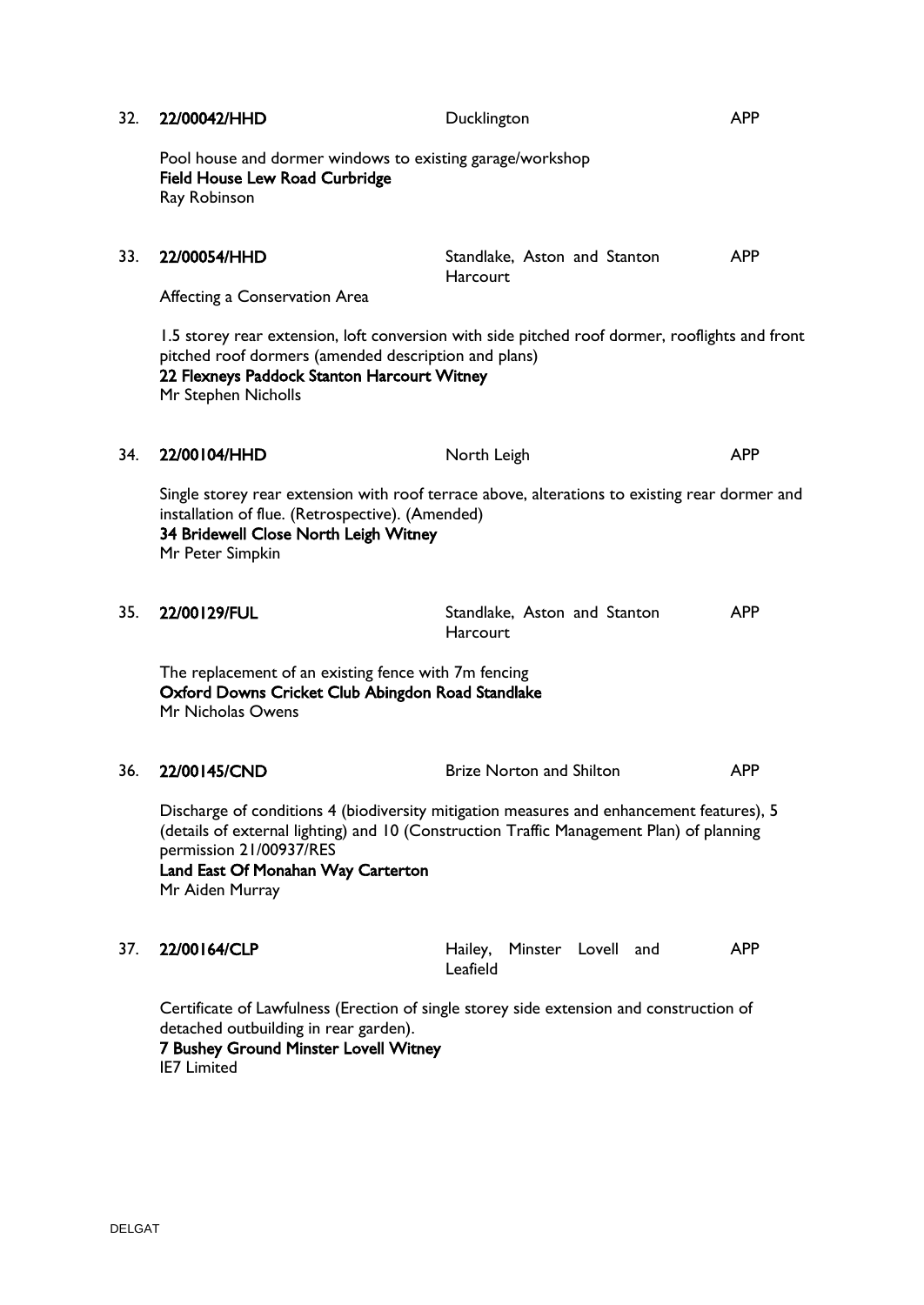| 38. | 22/00166/FUL                                                                                                         | <b>Alvescot and Filkins</b>                                                                                                                                                                   | <b>APP</b> |
|-----|----------------------------------------------------------------------------------------------------------------------|-----------------------------------------------------------------------------------------------------------------------------------------------------------------------------------------------|------------|
|     | with associated works, hardstanding and internal track.<br>Cuckoo Pen Farm Westwell Burford<br>Mr K Tyson            | Alterations to close existing access and formation of new agricultural field access together                                                                                                  |            |
| 39. | 22/00248/OUT                                                                                                         | Hailey, Minster Lovell and<br>Leafield                                                                                                                                                        | <b>REF</b> |
|     | except for access)<br>Providence Cottage Mount Skippett Ramsden<br>Mr R Howfield                                     | Erection of a dwelling and detached garage (Outline application with all matters reserved                                                                                                     |            |
| 40. | 22/00255/HHD<br>Affecting a Conservation Area                                                                        | <b>Witney South</b>                                                                                                                                                                           | <b>APP</b> |
|     | 43A The Crofts Witney Oxfordshire<br>Mr John Parry                                                                   | Replace the existing bungalow roof with one that has a steeper pitch so as to allow for the<br>addition of first storey living accommodation and convert the garage into a carport and store. |            |
| 41. | 22/00263/LBC<br>Affecting a Conservation Area                                                                        | Eynsham and Cassington                                                                                                                                                                        | <b>APP</b> |
|     | Structural repair work (retrospective)<br>36 Newland Street Eynsham Witney<br>Mr And Mrs David And Gemma Ferrier     |                                                                                                                                                                                               |            |
| 42. | 22/00327/HHD<br>Affecting a Conservation Area                                                                        | <b>Witney North</b>                                                                                                                                                                           | <b>APP</b> |
|     | Erection of single storey side and rear extension.<br>11 Woodstock Road Witney Oxfordshire<br>Mr And Mrs G Woodroofe |                                                                                                                                                                                               |            |
| 43. | 22/00337/S73<br>Affecting a Conservation Area                                                                        | <b>Witney North</b>                                                                                                                                                                           | <b>APP</b> |
|     | screen and fascia.<br><b>Witney House 17 West End Witney</b><br>Mr And Mrs N And R Hough                             | Variation of condition 2 of planning permission 21/03573/HHD to allow revised rear glazed                                                                                                     |            |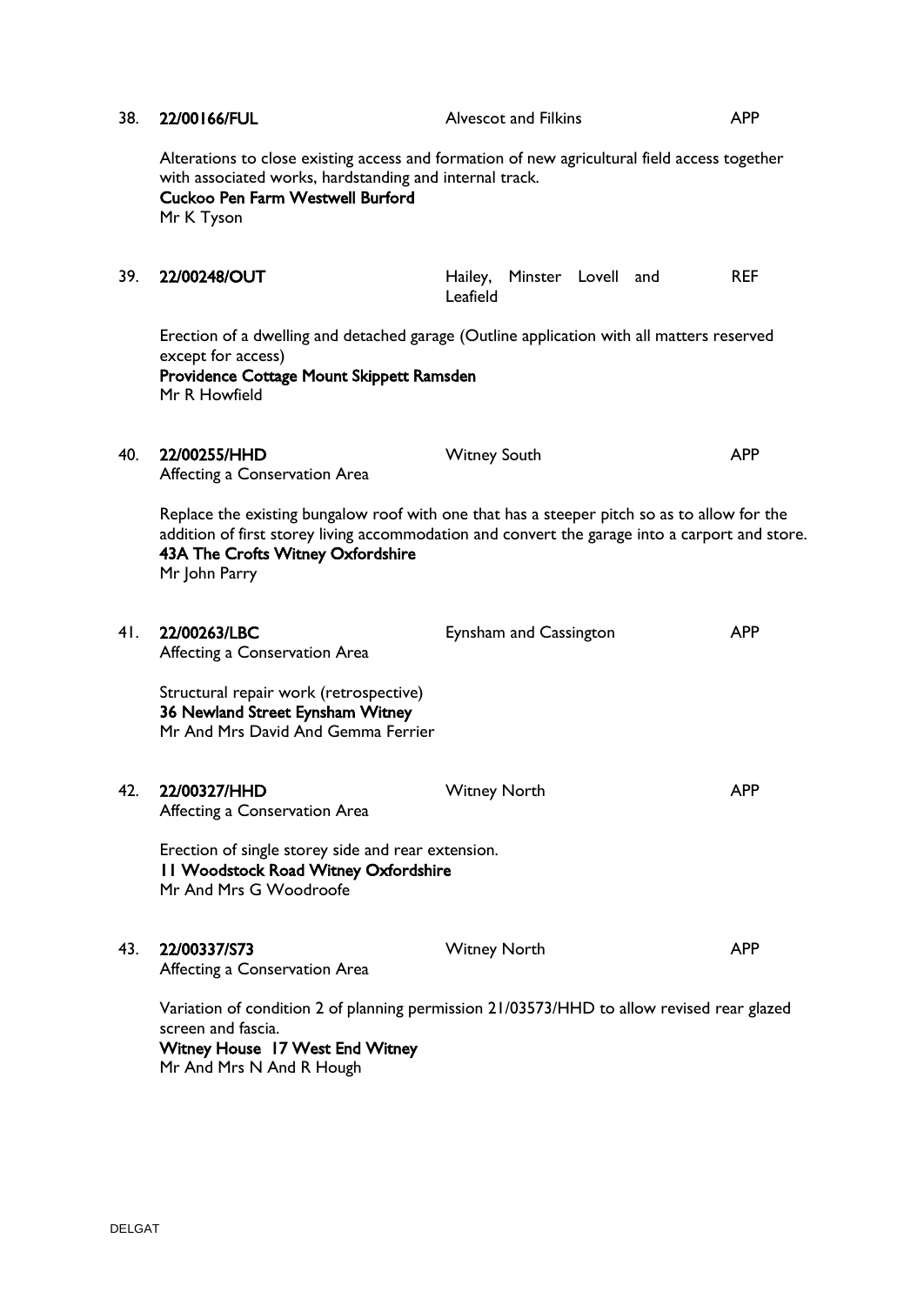| 44. | 22/00354/HHD                                                                                                                                                          | North Leigh                                                                                                                                                                                | <b>APP</b> |
|-----|-----------------------------------------------------------------------------------------------------------------------------------------------------------------------|--------------------------------------------------------------------------------------------------------------------------------------------------------------------------------------------|------------|
|     | Erection of timber outbuilding/summerhouse<br>I Breakspear Way North Leigh Witney<br>Mr Malcolm Shead                                                                 |                                                                                                                                                                                            |            |
| 45. | 22/00364/HHD                                                                                                                                                          | Standlake, Aston and Stanton<br><b>Harcourt</b>                                                                                                                                            | <b>APP</b> |
|     | Internal and external alterations to kitchen/dining area and front entrance hall<br>Floreys Barn Brighthampton Witney<br>Mr & Mrs S Peacock                           |                                                                                                                                                                                            |            |
| 46. | 22/00365/LBC                                                                                                                                                          | Standlake, Aston and Stanton<br><b>Harcourt</b>                                                                                                                                            | <b>APP</b> |
|     | Internal and external alterations to kitchen/dining area and front entrance hall<br>Floreys Barn Brighthampton Witney<br>Mr & Mrs S Peacock                           |                                                                                                                                                                                            |            |
| 47. | 22/00396/HHD                                                                                                                                                          | Ducklington                                                                                                                                                                                | <b>APP</b> |
|     | storey rear extension with loft conversion, including rear box dormer)<br>2 Well Lane Curbridge Witney<br><b>MR T BALDWIN</b>                                         | Additional side extension and adjustment of wall line at first floor (amendment to approved<br>application 20/02254/HHD - Alterations and erection of single storey side extension and two |            |
| 48. | 22/00416/CND                                                                                                                                                          | <b>Witney South</b>                                                                                                                                                                        | <b>APP</b> |
|     | Discharge of condition 5 (details of external lighting) of planning permission 20/00974/FUL<br>Abingdon And Witney College Holloway Road Witney<br>Mr Michael Chiyasa |                                                                                                                                                                                            |            |
| 49. | 22/00418/HHD<br>Affecting a Conservation Area                                                                                                                         | Standlake, Aston and Stanton<br>Harcourt                                                                                                                                                   | <b>APP</b> |
|     | Conversion of loft space to include insertion of new rooflights<br>The Green Eynsham Road Sutton<br>Mr Trevor-Allen                                                   |                                                                                                                                                                                            |            |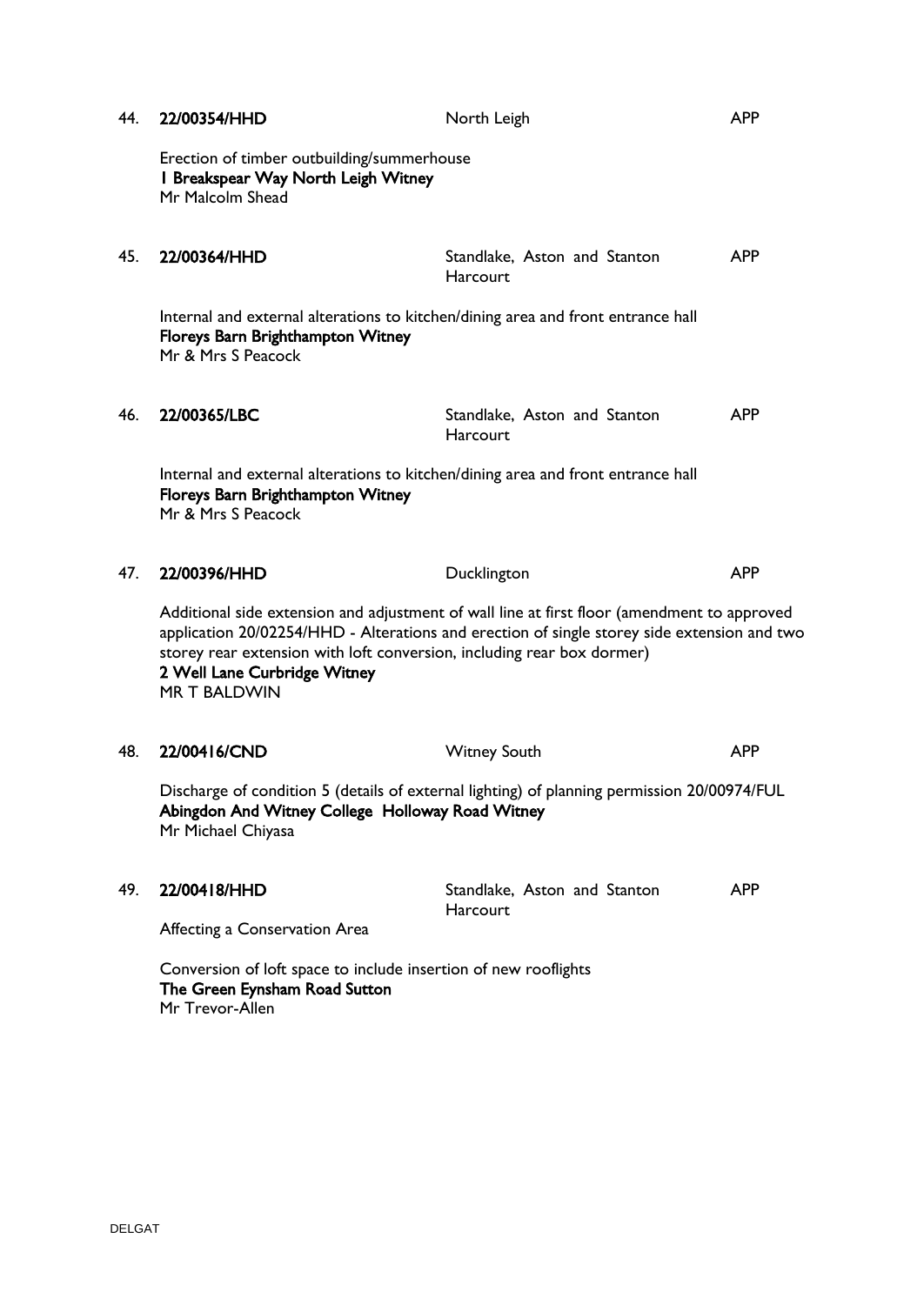| 50. | 22/00420/CND                                                                                                                      | <b>Brize Norton and Shilton</b>                                                              | <b>APP</b> |
|-----|-----------------------------------------------------------------------------------------------------------------------------------|----------------------------------------------------------------------------------------------|------------|
|     | 14/0091/P/OP<br>Land East Of Monahan Way Carterton<br>Mr Jon Bryan                                                                | Discharge of condition 20 (programme of archeological work) of planning permission           |            |
| 51. | 22/00421/HHD                                                                                                                      | <b>Witney North</b>                                                                          | <b>APP</b> |
|     | existing loft to create additional living space.<br>71 Woodstock Road Witney Oxfordshire<br>Mr Thomas Topham                      | Conversion of existing garage, including raising of roof height, together with conversion of |            |
| 52. | 22/00422/HHD                                                                                                                      | <b>Bampton and Clanfield</b>                                                                 | <b>APP</b> |
|     | Erection of a two storey side and rear extension.<br>26 Mill Lane Clanfield Bampton<br>Mr And Mrs Adam And Stacey Lygo            |                                                                                              |            |
| 53. | 22/00428/HHD                                                                                                                      | <b>Carterton South</b>                                                                       | <b>APP</b> |
|     | Erection of a double garage<br>7 Milestone Road Carterton Oxfordshire<br>Mr Alexander hodgkinson                                  |                                                                                              |            |
| 54. | 22/00464/HHD                                                                                                                      | Hailey,<br>Minster Lovell and<br>Leafield                                                    | <b>APP</b> |
|     | Affecting a Conservation Area                                                                                                     |                                                                                              |            |
|     | Erection of a single storey infill extension to existing dwelling<br>The Garden House Delly End Hailey<br>Mr John Aldous          |                                                                                              |            |
| 55. | 22/00460/HHD<br>Affecting a Conservation Area                                                                                     | <b>Alvescot and Filkins</b>                                                                  | <b>REF</b> |
|     | together with the erection of a single storey link extension (amended plans)<br>lvy Cottage Lower End Alvescot<br>Mr Jeremy Mawle | Conversion and extension of existing garage to create additional two storey living space     |            |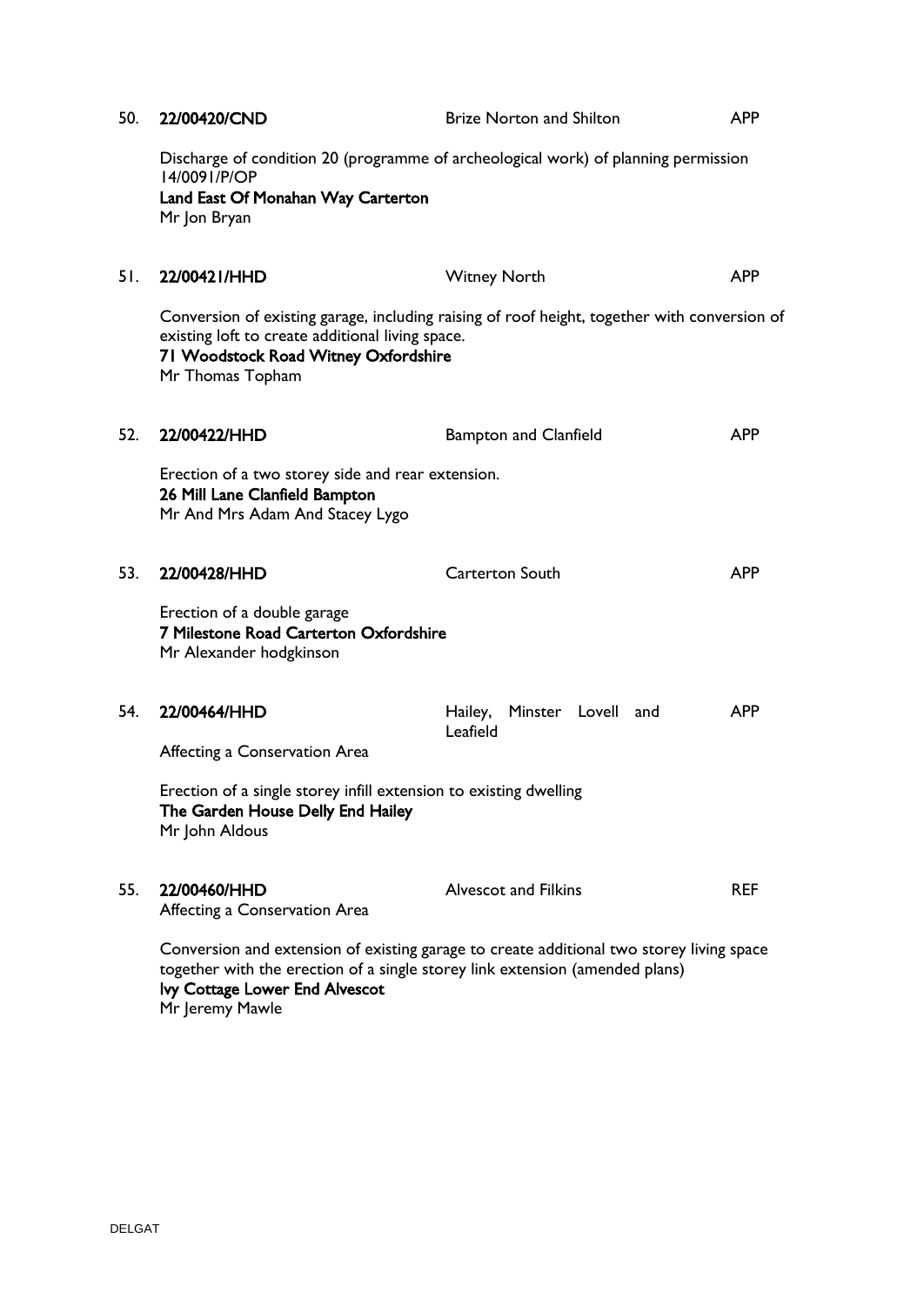| 56. | 22/00468/CND                                                                                                                                | Ducklington                                                                                                                                                                                        | <b>APP</b> |
|-----|---------------------------------------------------------------------------------------------------------------------------------------------|----------------------------------------------------------------------------------------------------------------------------------------------------------------------------------------------------|------------|
|     | and soft landscaping) of planning permission 21/02175/FUL<br>Land West Of Glebe Cottage Lew Road Curbridge<br>Mr T Northey                  | Discharge of conditions 4 (schedule of materials), 5 (details of external windows and doors), 7<br>(details of integrated bat roosting and nesting opportunities for birds) and 13 (scheme of hard |            |
| 57. | 22/00470/HHD                                                                                                                                | <b>Brize Norton and Shilton</b>                                                                                                                                                                    | <b>APP</b> |
|     | Installation of new Air Source Heat Pump to rear elevation.<br>4 Acer Close Bradwell Village Burford<br>Mr David Cornish                    |                                                                                                                                                                                                    |            |
| 58. | 22/00472/FUL                                                                                                                                | Standlake, Aston and Stanton<br>Harcourt                                                                                                                                                           | <b>REF</b> |
|     | Erection of four detached dwellings and associated works<br><b>Store And Premises Linch Hill Stanton Harcourt</b><br>Mr Pascoe and Mr Waite |                                                                                                                                                                                                    |            |
| 59. | 22/00473/FUL<br>Affecting a Conservation Area                                                                                               | <b>Alvescot and Filkins</b>                                                                                                                                                                        | <b>REF</b> |
|     | Erection of a dwelling with detached garage and associated works<br>Land South West Of Main Road Alvescot<br><b>Malvern Estates Plc</b>     |                                                                                                                                                                                                    |            |
| 60. | 22/00474/HHD                                                                                                                                | <b>Brize Norton and Shilton</b>                                                                                                                                                                    | <b>APP</b> |
|     | Fitting of solar panels to the roof of the house<br>18 Birch Drive Bradwell Village Burford<br>Mr Peter Hopkins                             |                                                                                                                                                                                                    |            |
| 61. | 22/00476/CND                                                                                                                                | <b>Bampton and Clanfield</b>                                                                                                                                                                       | <b>APP</b> |
|     | driveways) of planning permission 21/03027/FUL<br>Old Farmhouse Burford Road Black Bourton<br>Mr. Neil Wiffen                               | Discharge of conditions 5 (access between the land and highway) and 6 (parking area and                                                                                                            |            |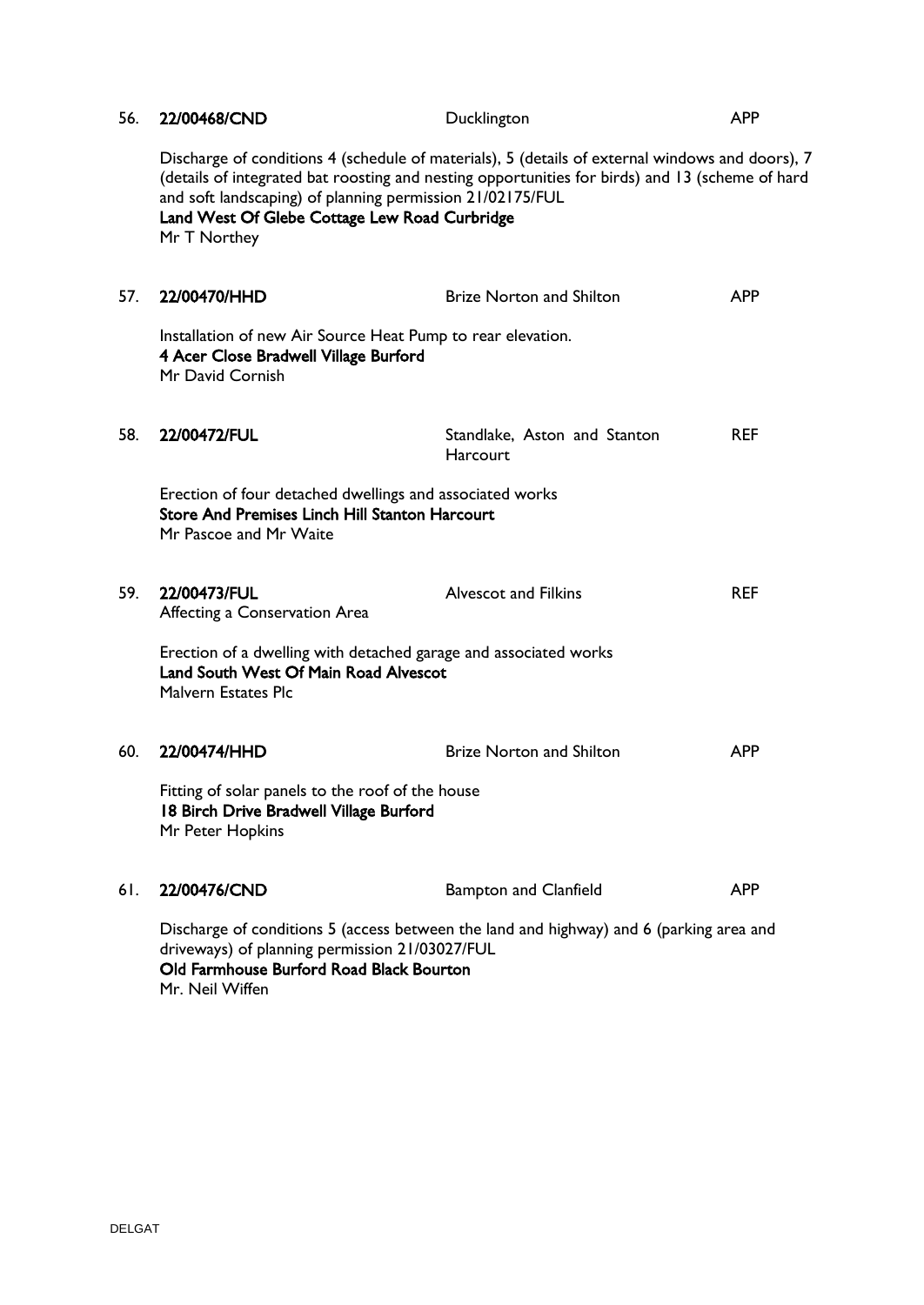| 62.                                                                                                                                          | 22/00489/CND                                                                                                                                                        | <b>Bampton and Clanfield</b>                                                                                                                                                           | <b>APP</b> |  |
|----------------------------------------------------------------------------------------------------------------------------------------------|---------------------------------------------------------------------------------------------------------------------------------------------------------------------|----------------------------------------------------------------------------------------------------------------------------------------------------------------------------------------|------------|--|
|                                                                                                                                              | planning permission 21/01457/FUL<br>Old Farmhouse Burford Road Black Bourton<br>Mr. Neil Wiffen                                                                     | Discharge of condition 3 (schedule of materials), condition 4 (details of bat roosting and<br>nesting opportunities for birds) and condition 5 (full surface water drainage scheme) of |            |  |
| 63.                                                                                                                                          | 22/00497/CND<br>Affecting a Conservation Area                                                                                                                       | <b>Bampton and Clanfield</b>                                                                                                                                                           | <b>APP</b> |  |
|                                                                                                                                              | Discharge of condition 4 (window and door details) of planning permission 20/01398/S73 and<br>19/02371/FUL<br>Lavender Place Queen Street Bampton<br>Mr Ben Whiting |                                                                                                                                                                                        |            |  |
| 64.                                                                                                                                          | 22/00498/HHD<br>Affecting a Conservation Area                                                                                                                       | Hailey, Minster Lovell and<br>Leafield                                                                                                                                                 | <b>APP</b> |  |
|                                                                                                                                              | I Delly Close Hailey Witney<br><b>Katherine Harris</b>                                                                                                              | Erection of post and rail fencing around the exposed front and side perimeter of the property                                                                                          |            |  |
| 65.                                                                                                                                          | 22/00499/HHD                                                                                                                                                        | Eynsham and Cassington                                                                                                                                                                 | <b>APP</b> |  |
|                                                                                                                                              | Single storey extension to front of property to extend garage and porch.<br>32 Beech Road Eynsham Witney<br>Mrs Adrian Pinnock                                      |                                                                                                                                                                                        |            |  |
| 66.                                                                                                                                          | 22/00578/FUL                                                                                                                                                        | <b>Alvescot and Filkins</b>                                                                                                                                                            | <b>APP</b> |  |
|                                                                                                                                              | Change of use of agricultural land to residential curtilage.<br>Newmans Cottage Broadwell Lechlade<br>Mr Christopher Goldingham                                     |                                                                                                                                                                                        |            |  |
| 67.                                                                                                                                          | 22/00516/HHD<br>Affecting a Conservation Area                                                                                                                       | Hailey, Minster Lovell and<br>Leafield                                                                                                                                                 | <b>APP</b> |  |
| Single-storey pitched roof front extension, replacement porch structure and alterations.<br>4 Poffley End Hailey Witney<br>Mr Jonathan Price |                                                                                                                                                                     |                                                                                                                                                                                        |            |  |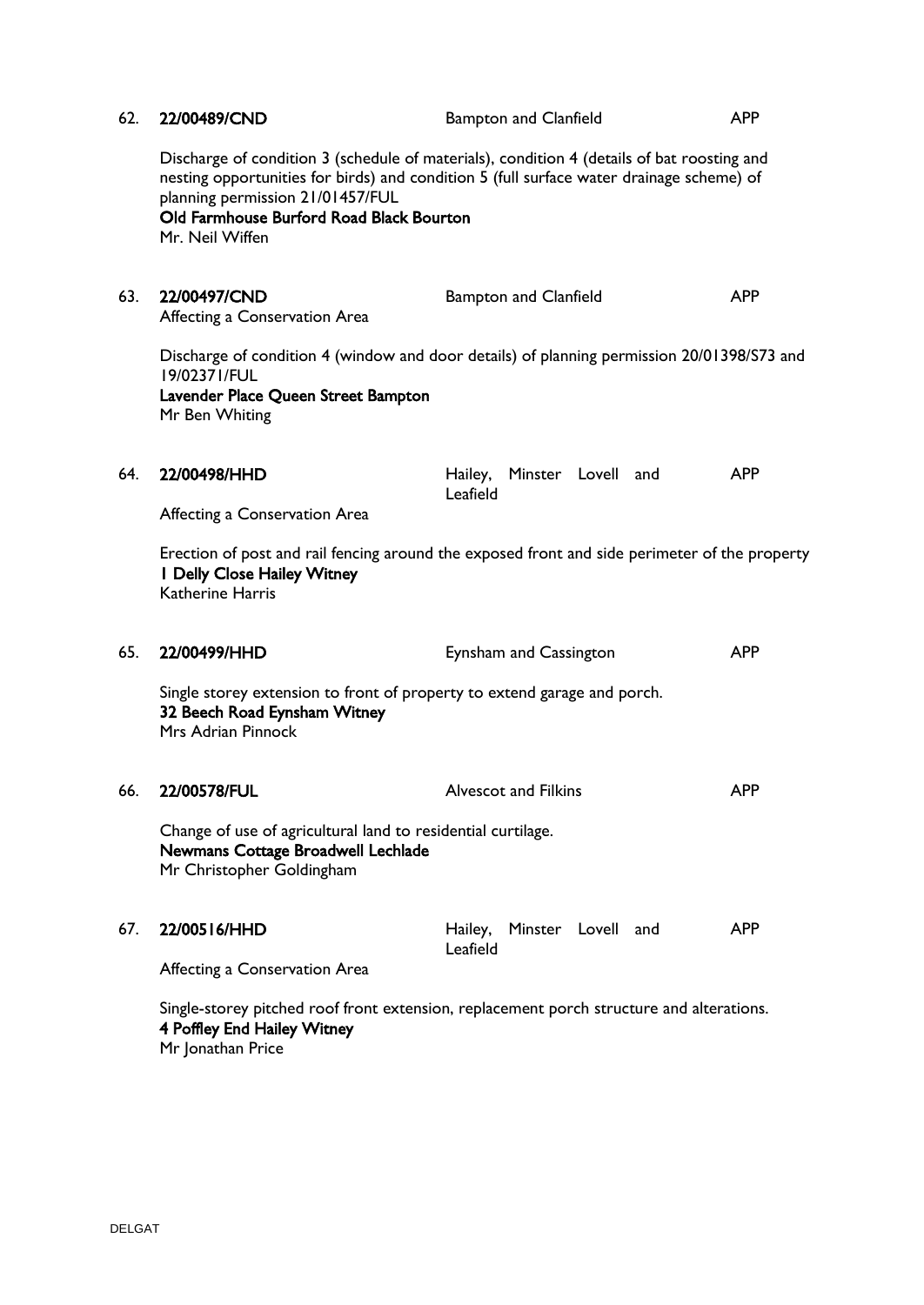| 68. | 22/00557/HHD                                                                                                                                                                                                                                                                                                                                                                                                                | <b>Alvescot and Filkins</b>                                                                | <b>APP</b>   |
|-----|-----------------------------------------------------------------------------------------------------------------------------------------------------------------------------------------------------------------------------------------------------------------------------------------------------------------------------------------------------------------------------------------------------------------------------|--------------------------------------------------------------------------------------------|--------------|
|     | Front single storey extension to porch.<br>Rose Barn Main Road Alvescot<br>Mrs Kathy Coates                                                                                                                                                                                                                                                                                                                                 |                                                                                            |              |
| 69. | 22/00520/NMA                                                                                                                                                                                                                                                                                                                                                                                                                | <b>Bampton and Clanfield</b>                                                               | <b>APP</b>   |
|     | Reserved Matters application for the construction of 160 dwellings and provision of public<br>open space with associated infrastructure and earthworks, pursuant to outline planning<br>permission 16/03415/OUT (Non Material Amendment to allow the change from stone on<br>plots 48-53, 58-63, 89 and 90 to Forticrete's Blackmoor Olde Heather (Cottage Finish))<br>Land East Of Mount Owen Road Bampton<br>Lorna Juarez |                                                                                            |              |
| 70. | 22/00527/HHD                                                                                                                                                                                                                                                                                                                                                                                                                | <b>Witney West</b>                                                                         | <b>APP</b>   |
|     | Proposed single and two storey side extensions and single storey rear extension (part<br>retrospective)<br>90 Ralegh Crescent Witney Oxfordshire<br>Mr D Phipps                                                                                                                                                                                                                                                             |                                                                                            |              |
| 71. | 22/00529/FUL                                                                                                                                                                                                                                                                                                                                                                                                                | <b>Carterton South</b>                                                                     | <b>APP</b>   |
|     | and sale of new and used cars. (Retrospective)<br>Unit 2B Carterton Industrial Estate Carterton<br>Dowleys                                                                                                                                                                                                                                                                                                                  | Change of use from indoor entertainment centre to garage for car repairs, servicing, MOT's |              |
| 72. | 22/00533/HHD                                                                                                                                                                                                                                                                                                                                                                                                                | <b>Bampton and Clanfield</b>                                                               | <b>APP</b>   |
|     | Erection of detached greenhouse.<br>16 Giles Place Bampton Oxfordshire<br>Ms Abigail Jones                                                                                                                                                                                                                                                                                                                                  |                                                                                            |              |
| 73. | 22/00559/HHD                                                                                                                                                                                                                                                                                                                                                                                                                | Eynsham and Cassington                                                                     | <b>APP</b>   |
|     | Ground floor front extension<br>63 Evans Road Eynsham Witney<br>Ms Natalie Mendzil                                                                                                                                                                                                                                                                                                                                          |                                                                                            |              |
| 74. | 22/00573/PN42                                                                                                                                                                                                                                                                                                                                                                                                               | <b>Witney South</b>                                                                        | <b>P4REF</b> |
|     | Erection of a single storey rear extension (6m $\times$ 2.5m height to eaves/3.3m max height)<br>111 Burwell Drive Witney Oxfordshire<br>Mr Patel                                                                                                                                                                                                                                                                           |                                                                                            |              |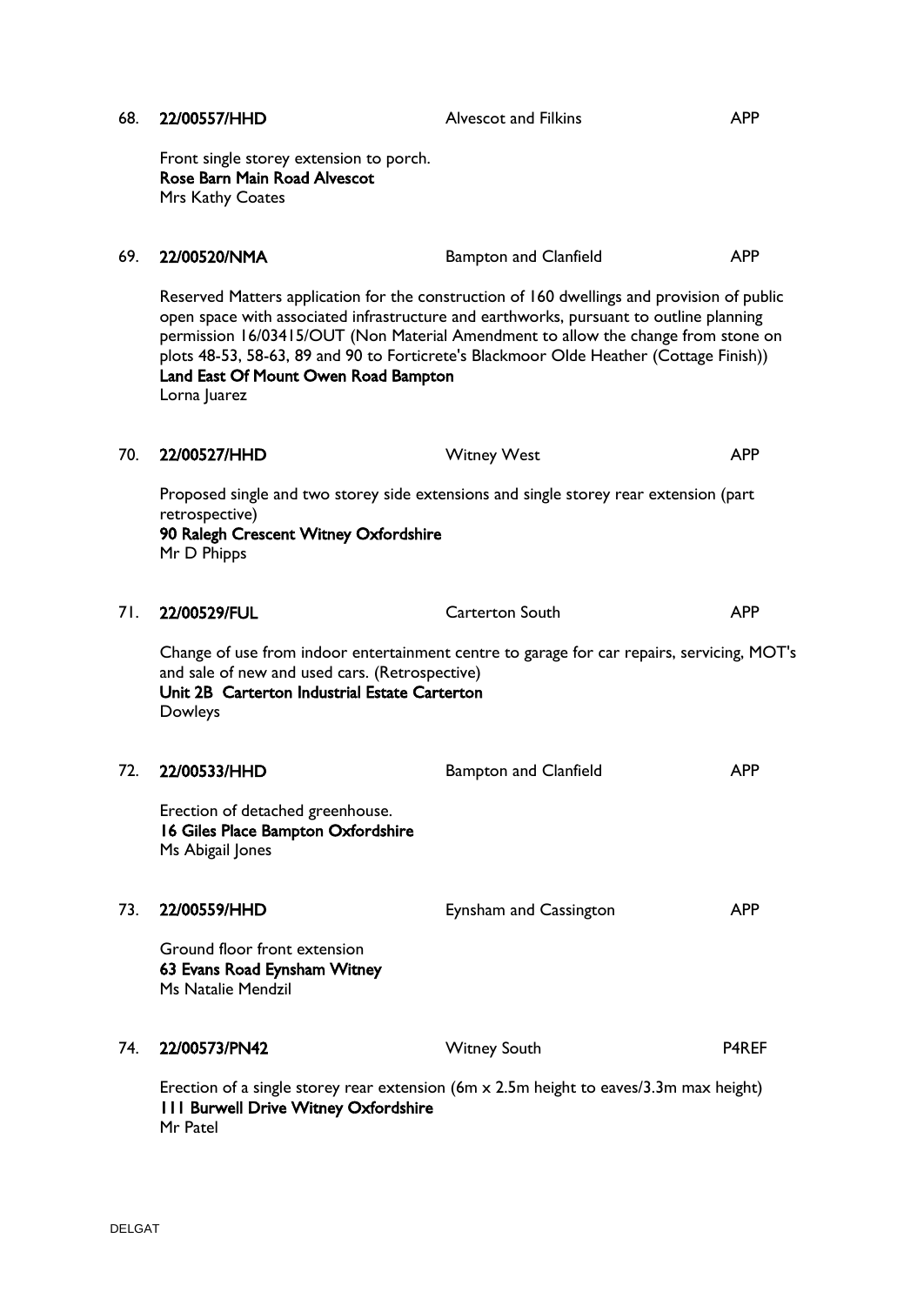| 75. | 22/00568/HHD                                                                                                                           | Eynsham and Cassington                                                              | <b>APP</b> |
|-----|----------------------------------------------------------------------------------------------------------------------------------------|-------------------------------------------------------------------------------------|------------|
|     | Erection of a single storey front extension<br>66 Spareacre Lane Eynsham Witney<br>Ms Cristina Ovas                                    |                                                                                     |            |
| 76. | 22/00597/FUL                                                                                                                           | <b>Bampton and Clanfield</b>                                                        | <b>APP</b> |
|     | Construction of an agricultural building<br>Land (E) 427182 (N) 201668 Mill Lane Clanfield<br>Mr J Theyer                              |                                                                                     |            |
| 77. | 22/00598/HHD                                                                                                                           | Hailey, Minster Lovell and<br>Leafield                                              | <b>APP</b> |
|     | Affecting a Conservation Area                                                                                                          |                                                                                     |            |
|     | construction of porches to front and side.<br>Field House 6 Church Lane Hailey<br>Mr And Mrs Dyde                                      | Erection of a two storey rear extension to include alterations to existing roof and |            |
| 78. | 22/00599/HHD<br>Affecting a Conservation Area                                                                                          | <b>Witney North</b>                                                                 | <b>APP</b> |
|     | Installation of an electric car charging unit.<br>35 - 37 Woodgreen Witney Oxfordshire<br>Mrs Katy Lysley                              |                                                                                     |            |
| 79. | 22/00602/HHD                                                                                                                           | <b>Witney North</b>                                                                 | <b>APP</b> |
|     | Proposed two storey and single storey rear extensions<br>2 Schofield Avenue Witney Oxfordshire<br>Mrs Bryda Jenkins                    |                                                                                     |            |
| 80. | 22/00681/LBC<br>Affecting a Conservation Area                                                                                          | <b>Witney North</b>                                                                 | <b>APP</b> |
|     | Internal and external alterations to install an electric car charging unit.<br>35 - 37 Woodgreen Witney Oxfordshire<br>Mrs Katy Lysley |                                                                                     |            |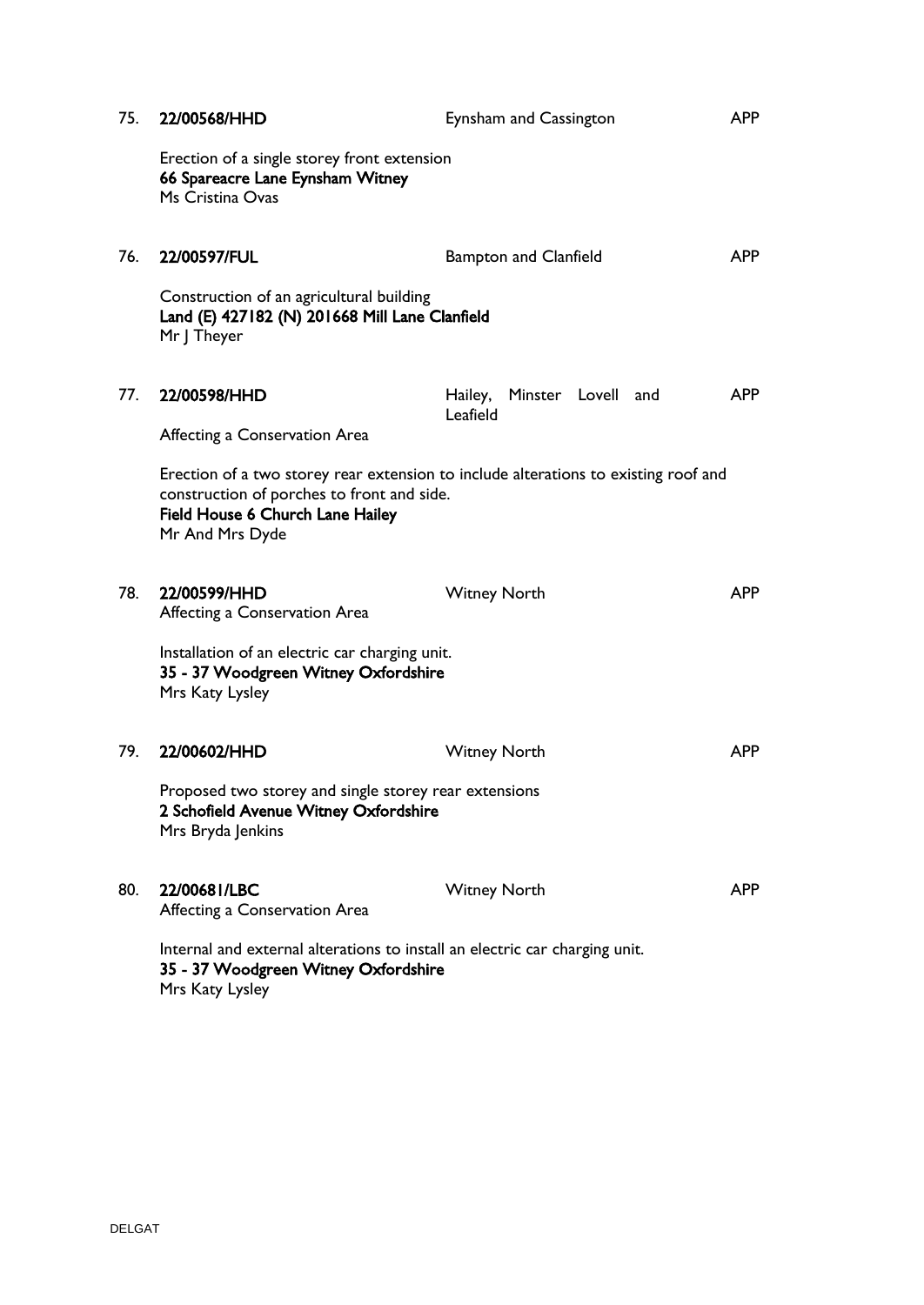| 81. | 22/00607/HHD<br>Affecting a Conservation Area                                                                                                                                               | Eynsham and Cassington                 | <b>APP</b>   |  |
|-----|---------------------------------------------------------------------------------------------------------------------------------------------------------------------------------------------|----------------------------------------|--------------|--|
|     | Erection of a single storey rear extension.<br>Bee Cottage Abbey Street Eynsham<br>Mr Richard Paulin                                                                                        |                                        |              |  |
| 82. | 22/00717/LBC<br>Affecting a Conservation Area                                                                                                                                               | Eynsham and Cassington                 | <b>APP</b>   |  |
|     | Internal and external alterations to include the erection of a single storey extension<br>Bee Cottage Abbey Street Eynsham<br>Mr Richard Paulin                                             |                                        |              |  |
| 83. | 22/00615/S73                                                                                                                                                                                | Hailey, Minster Lovell and<br>Leafield | <b>APP</b>   |  |
|     | Variation of conditions 2 and 8 of planning permission 20/02536/FUL to allow alterations to<br>landscaping and proposed driveway<br>The Haybarn Burycroft Farm Crawley Road<br>Mr. B Bowles |                                        |              |  |
| 84. | 22/00644/CND                                                                                                                                                                                | <b>Brize Norton and Shilton</b>        | <b>APP</b>   |  |
|     | Discharge of condition 18 (comprehensive landscape scheme) of planning permission<br>21/02664/RES<br>Land At Grid Reference 428950 207707 Monahan Way Carterton<br>C/O Agent                |                                        |              |  |
| 85. | 22/00649/PDET28                                                                                                                                                                             | <b>Alvescot and Filkins</b>            | <b>P5WDN</b> |  |
|     | Erection of steel portal frame agricultural building.<br>Lower Church Farm Little Faringdon Oxfordshire<br>Mr Andrew Stevens                                                                |                                        |              |  |
| 86. | 22/00657/HHD                                                                                                                                                                                | <b>Brize Norton and Shilton</b>        | <b>APP</b>   |  |
|     | Erection of a single storey rear extension and installation of PV array to garage roof<br>Meadow View 99 Shilton Road Carterton<br>Mrs Iris Jos-Wynne                                       |                                        |              |  |
| 87. | 22/00676/HHD                                                                                                                                                                                | <b>Brize Norton and Shilton</b>        | <b>APP</b>   |  |
|     | Erection of single storey front and rear extensions<br>Devonia Burford Road Brize Norton<br>Ms Megan Dalton                                                                                 |                                        |              |  |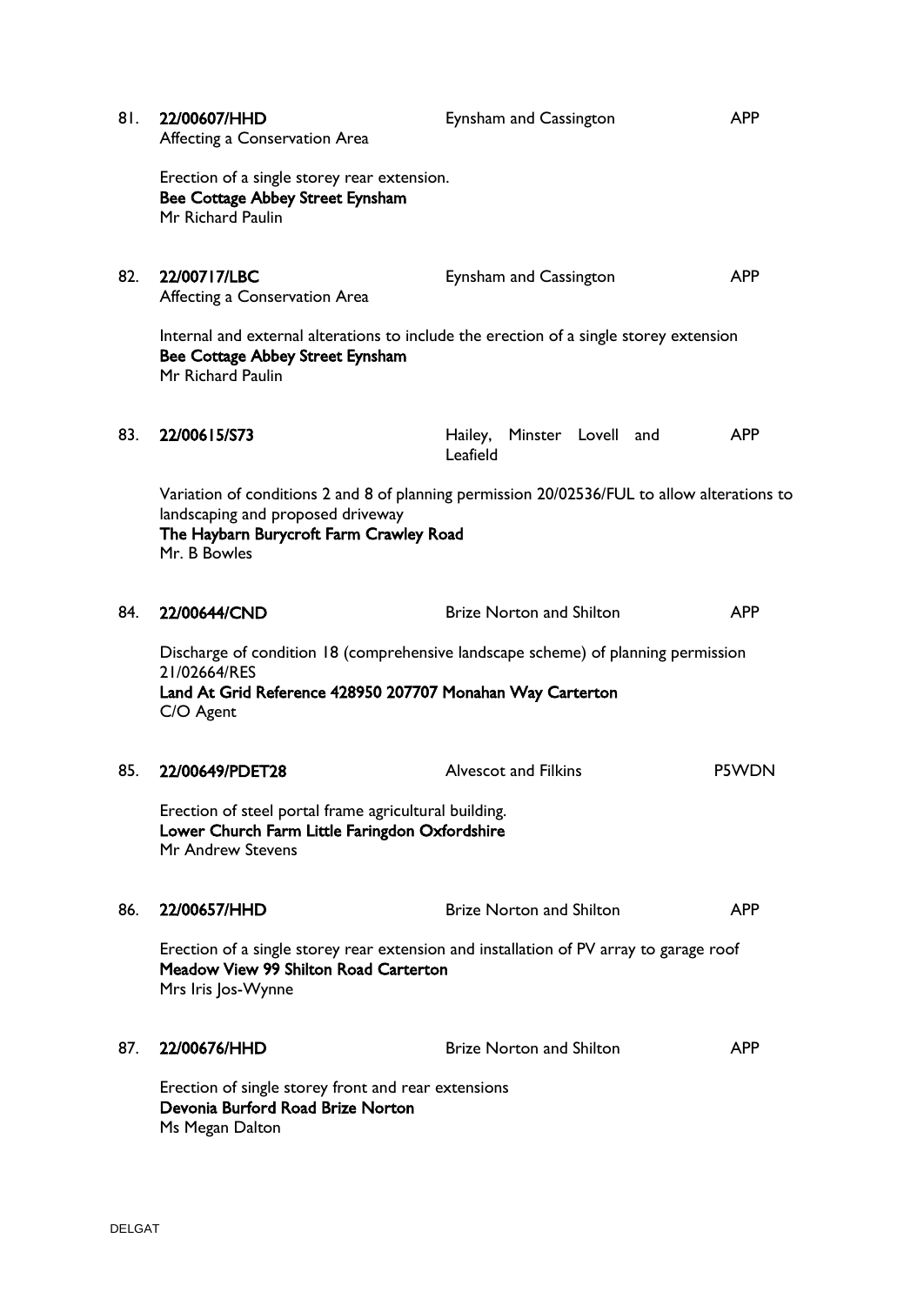| 88. | 22/00662/HHD                                                                                                                                                                                                        | <b>Witney West</b>                       | <b>APP</b> |
|-----|---------------------------------------------------------------------------------------------------------------------------------------------------------------------------------------------------------------------|------------------------------------------|------------|
|     | Erection of a single storey rear extension<br>23 Snowshill Drive Witney Oxfordshire<br>Mr Gary O'Donovan                                                                                                            |                                          |            |
| 89. | 22/00665/HHD<br>Affecting a Conservation Area                                                                                                                                                                       | <b>Bampton and Clanfield</b>             | <b>APP</b> |
|     | Erection of a single storey rear extension.<br>Cotswold Lodge Aston Road Bampton<br>Mr Andrew Ogg                                                                                                                   |                                          |            |
| 90. | 22/00667/CLP                                                                                                                                                                                                        | Standlake, Aston and Stanton<br>Harcourt | <b>APP</b> |
|     | Affecting a Conservation Area<br>Certificate of lawfulness (erection of replacement summer house and refurbishment of first<br>floor of existing garage)<br>Wishing Well House Bull Street Aston<br>Mr Robbert Mead |                                          |            |
| 91. | 22/00701/PN42                                                                                                                                                                                                       | <b>Witney West</b>                       | P2NRQ      |
|     | Erection of single storey rear extension (6m x 2.9m).<br>313 Thorney Leys Witney Oxfordshire<br>Mrs Leila Aidi                                                                                                      |                                          |            |
| 92. | 22/00692/HHD                                                                                                                                                                                                        | Ducklington                              | <b>APP</b> |
|     | Erection of a single storey rear extension<br>76 Well Lane Curbridge Witney<br><b>MR David Carter</b>                                                                                                               |                                          |            |
| 93. | 22/00705/HHD<br>Affecting a Conservation Area                                                                                                                                                                       | Standlake, Aston and Stanton<br>Harcourt | <b>APP</b> |
|     | Construction of detached carport and storage building.<br><b>Farm View Back Lane Aston</b><br>Mr Jeremy Tucker                                                                                                      |                                          |            |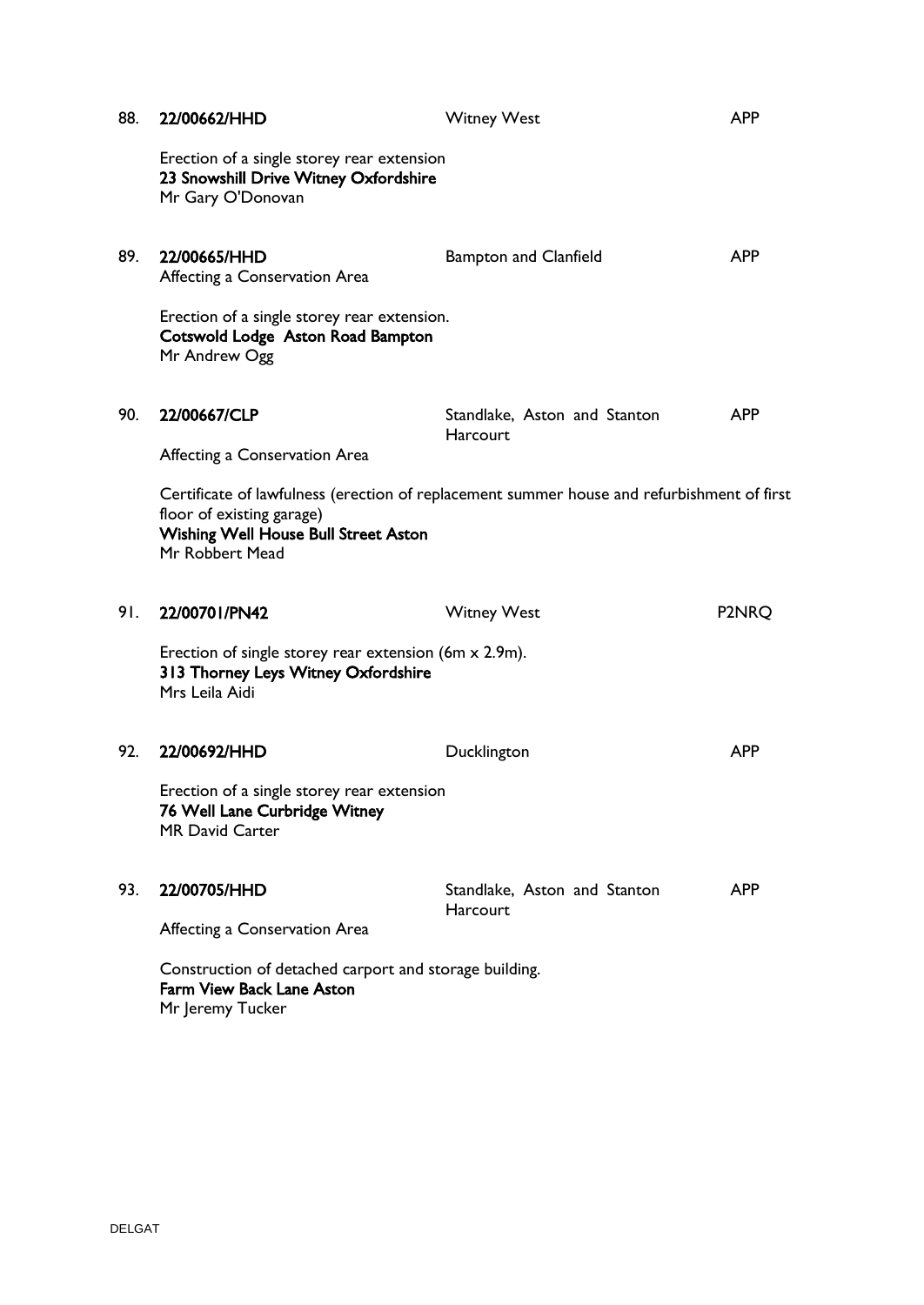| 94. | 22/00697/HHD<br>Affecting a Conservation Area                                                                                                                             | Eynsham and Cassington                    | <b>APP</b> |
|-----|---------------------------------------------------------------------------------------------------------------------------------------------------------------------------|-------------------------------------------|------------|
|     | Erection of a replacement conservatory<br>2 Orchard Close Eynsham Witney<br>Dr And Mr Kathryn And David Gregory                                                           |                                           |            |
| 95. | 22/00738/PN42                                                                                                                                                             | <b>Witney West</b>                        | P2NRQ      |
|     | Erection of single storey rear extension (5m $\times$ 2.5m, height to eaves/3.5m max height).<br>72 Thorney Leys Witney Oxfordshire<br>Ms Vicky Read                      |                                           |            |
| 96. | 22/00716/CLP                                                                                                                                                              | <b>Witney East</b>                        | <b>APP</b> |
|     | Certifiacte of Lawfulness (Formation of habitable rooms in roofspace with front and rear<br>velux rooflights)<br><b>Constables Close Oxford Hill Witney</b><br>Mr Maycock |                                           |            |
| 97. | 22/00730/HHD                                                                                                                                                              | North Leigh                               | <b>APP</b> |
|     | Erection of single storey extension to form boot room.<br>17 Park Road North Leigh Witney<br>Mr John Mitchell                                                             |                                           |            |
| 98. | 22/00750/HHD                                                                                                                                                              | <b>Witney East</b>                        | <b>APP</b> |
|     | Erection of a single storey rear extension<br>14 The Crescent Witney Oxfordshire<br>Mr Malcolm Townsend                                                                   |                                           |            |
| 99. | 22/00748/HHD<br>Affecting a Conservation Area                                                                                                                             | Eynsham and Cassington                    | <b>APP</b> |
|     | Erection of single storey rear extension.<br>Holly View 16 Queen Street Eynsham<br>Mr Alex Wiscombe                                                                       |                                           |            |
|     | 100. 22/00919/HHD                                                                                                                                                         | Minster Lovell and<br>Hailey,<br>Leafield | <b>APP</b> |
|     | Affecting a Conservation Area                                                                                                                                             |                                           |            |
|     | Extensions to the side and rear.<br>13 Hemplands Poffley End Hailey<br>Mr Daniel Maddocks                                                                                 |                                           |            |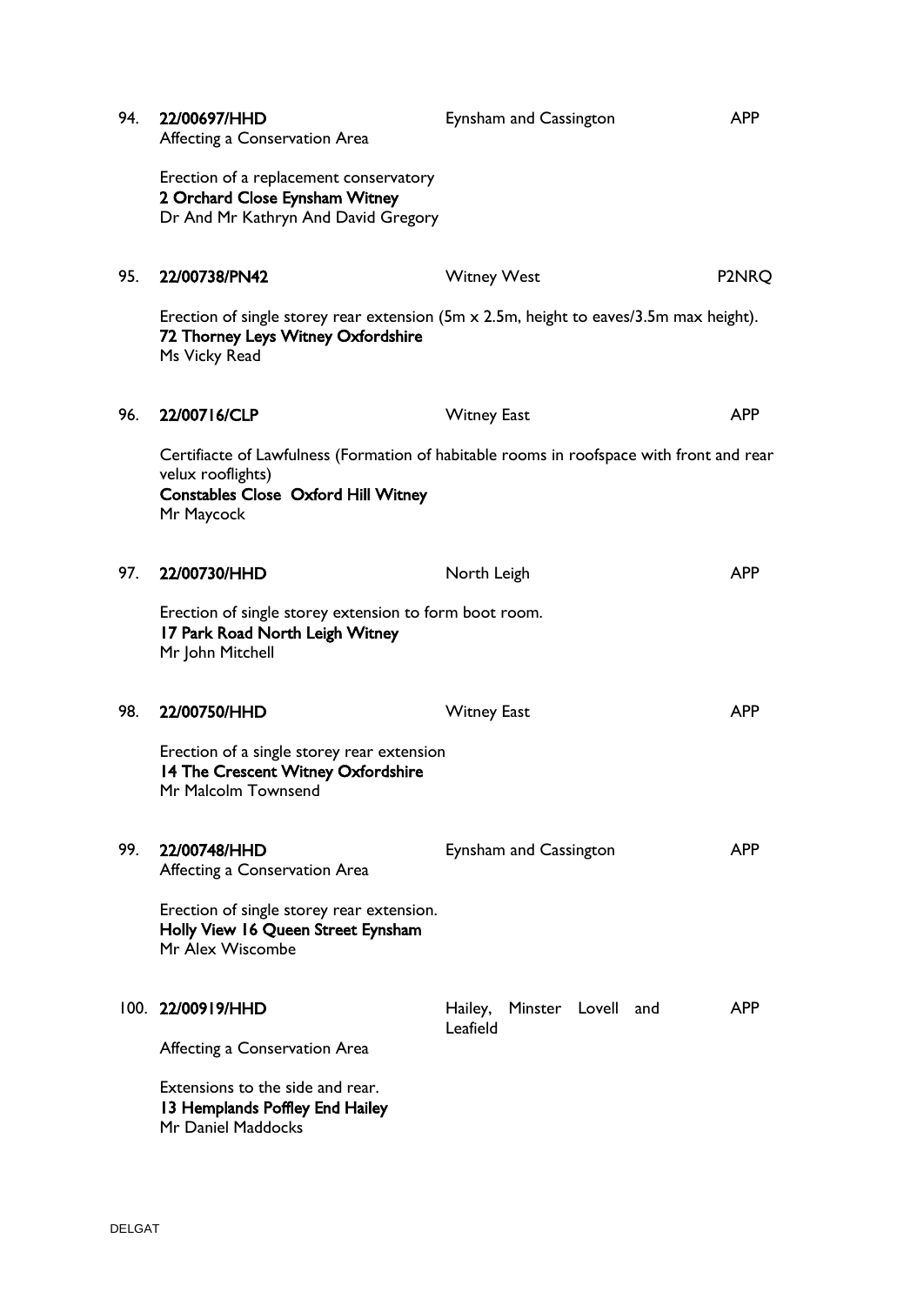|  | 101. 22/00908/CND                                                                                                                                                                                            | Standlake, Aston and Stanton<br>Harcourt                                                                                                                                                                                                                                               | <b>APP</b> |  |
|--|--------------------------------------------------------------------------------------------------------------------------------------------------------------------------------------------------------------|----------------------------------------------------------------------------------------------------------------------------------------------------------------------------------------------------------------------------------------------------------------------------------------|------------|--|
|  | permission 20/00067/HHD<br>Cote Farm Barn Cote Bampton<br>Mr And Mrs T Keen                                                                                                                                  | Discharge of conditions 5 (sample of external walls) and 6 (roof sample) of planning                                                                                                                                                                                                   |            |  |
|  | 102. 22/00916/HHD                                                                                                                                                                                            | Ducklington                                                                                                                                                                                                                                                                            | <b>APP</b> |  |
|  | Two storey rear extension<br>6 Dovecote Place Curbridge Witney<br>Mr And Mrs Jain Liu                                                                                                                        |                                                                                                                                                                                                                                                                                        |            |  |
|  | 103. 22/00843/HHD                                                                                                                                                                                            | Hailey, Minster Lovell and<br>Leafield                                                                                                                                                                                                                                                 | <b>APP</b> |  |
|  | Affecting a Conservation Area                                                                                                                                                                                |                                                                                                                                                                                                                                                                                        |            |  |
|  | ensuite (amended description)<br>25 Middletown Hailey Witney<br>Mr & Mrs Amy                                                                                                                                 | Single storey rear extension to kitchen and side extension to form additional bedroom with                                                                                                                                                                                             |            |  |
|  | 104. 22/00863/NMA                                                                                                                                                                                            | <b>Carterton North West</b>                                                                                                                                                                                                                                                            | <b>APP</b> |  |
|  | Erection of thirty two dwellings and associated works (non-material amendment to allow the<br>increase of width and height of garage doors).<br>Linden House Kilkenny Lane Brize Norton<br>Mr Martin Diamond |                                                                                                                                                                                                                                                                                        |            |  |
|  | 105. 22/00924/HHD                                                                                                                                                                                            | Carterton South                                                                                                                                                                                                                                                                        | <b>APP</b> |  |
|  | Loft conversion<br><b>15A Butlers Drive Carterton Oxfordshire</b><br>Mr And Mrs Bridges                                                                                                                      |                                                                                                                                                                                                                                                                                        |            |  |
|  | 106. 22/00910/NMA                                                                                                                                                                                            | Hailey, Minster Lovell and<br>Leafield                                                                                                                                                                                                                                                 | <b>APP</b> |  |
|  | Affecting a Conservation Area                                                                                                                                                                                |                                                                                                                                                                                                                                                                                        |            |  |
|  | storey rear extension).<br>Stag & Hounds High Street Ramsden<br>Mr And Mrs Forsyth                                                                                                                           | Alterations to include erection of single storey rear extension, replacement of skylights with<br>dormer windows and upgrading existing fenestration (non-material amendment to allow<br>changes to approved fenestration and internal layout together with the omission of the single |            |  |